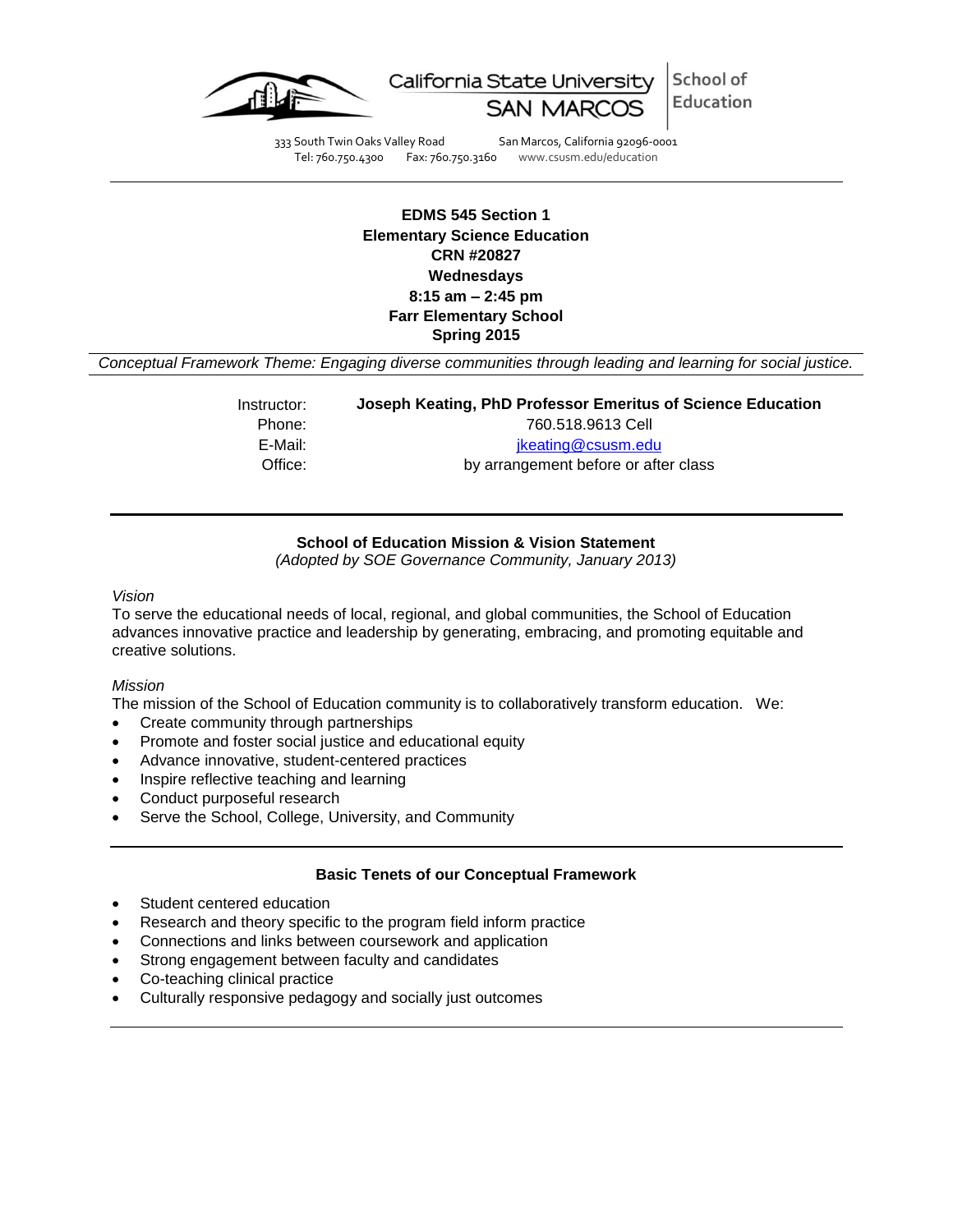# **Table of Contents**

# **COURSE DESCRIPTION**

<span id="page-1-0"></span>Focuses on developing an understanding of theory, methodology, and assessment of second language acquisition in integrated and inclusive elementary classrooms. Requires participation in the public schools.

# **Course Prerequisites**

<span id="page-1-1"></span>Admission to the Multiple Subject Program

# **Purpose and Goals**

<span id="page-1-3"></span><span id="page-1-2"></span>The main purpose of this course is to help you become a better teacher of science while increasing your enthusiasm, interest and confidence in effective teaching methods. You will model and practice ways in which science content and science processes can be naturally integrated into all the other disciplines. There will be a special emphasis on a student centered, problem solving and interdisciplinary approach to learning. Techniques for infusing multicultural aspects of science and adapting lessons to meet individual needs will also be addressed. As a result of this experience, we hope that as an elementary teacher you will feel comfortable teaching science, teaming with teachers who are specialists in this field, and utilizing the option of integrating the ideas of science methods into the other disciplines.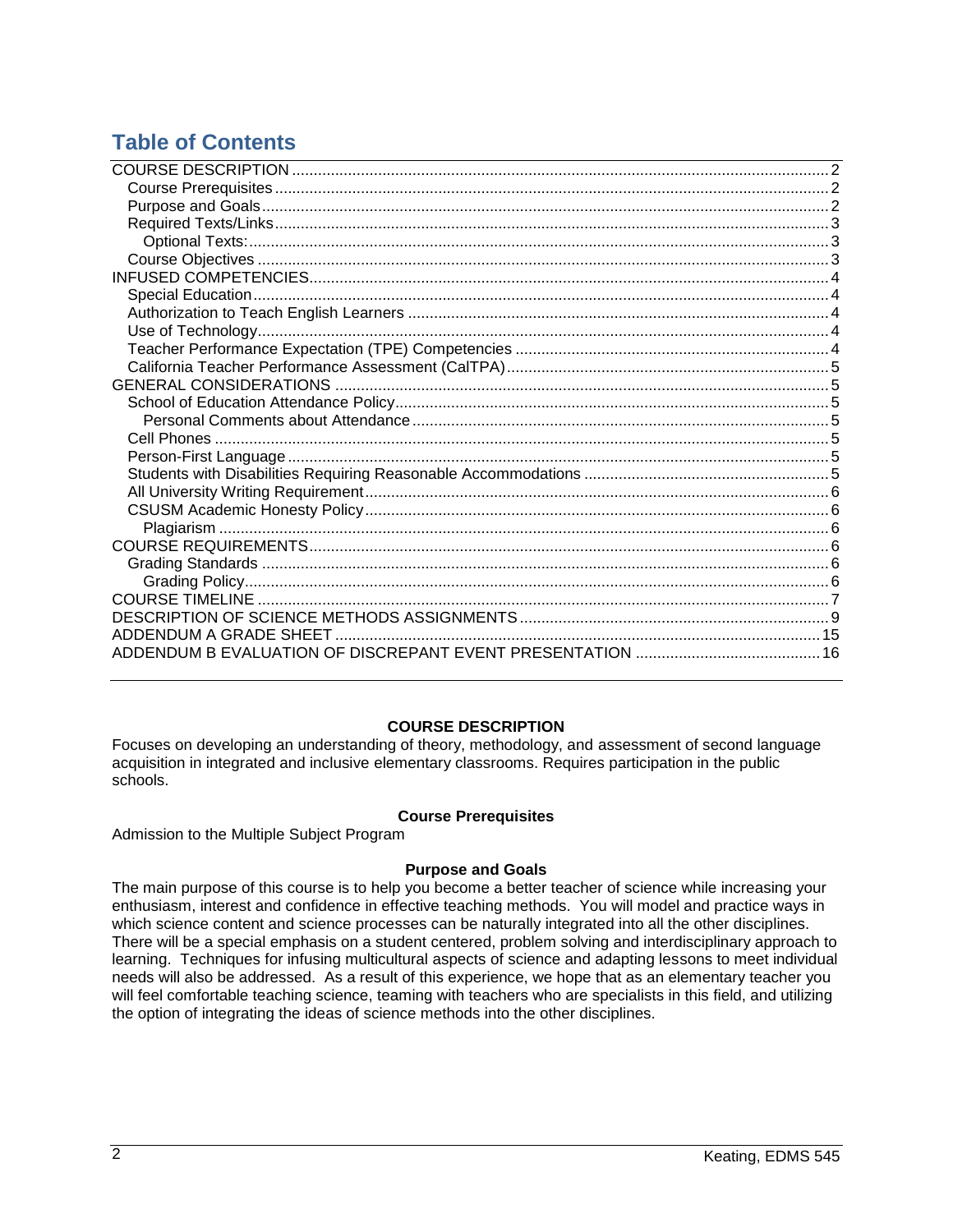### **Required Texts/Links**

Teaching Science to Children An Inquiry Approach by Friedl, A. and Koontz, T. (6<sup>th</sup> Edition McGraw Hill, 2004)

Use of Discrepant Events for K-12 Science Teachers (Aztec Press /University Bookstore), (Keating Customized text) May be shared if needed.

*Science Framework for California Public Schools K-12.* (2004). Sacramento: California Dept. of Education. http://www.cde.ca.gov/ [ci/cr/cf/documents/scienceframework.pdf](http://www.cde.ca.gov/ci/cr/cf/documents/scienceframework.pdf)

*Health Education Content Standards for California Public Schools K-12. (*2008).Sacramento: California Dept. of Education.<http://www.cde.ca.gov/be/st/ss/documents/healthstandmar08.pdf>

Next Generation Science Standards (NGSS) 2012 Summary P-1-4 [http://www.nap.edu/openbook.php?record\\_id=13165&page=1](http://www.nap.edu/openbook.php?record_id=13165&page=1)

### <span id="page-2-0"></span>**Optional Texts:**

Moon Journals: Writing Art and Inquiry Through Focused Nature Study (Heinemann, 1997). Available in class

Chemical Magic from the Grocery Store Sae, A. Available in class

### **Course Objectives**

- <span id="page-2-1"></span>1. On completion of this course, students will be able to demonstrate the following: Knowledge of using strategies to integrate the California Framework and **standards** and the Next Generation Science Standards (NGSS) into the science curriculum;
- 2. Understanding strategies that i**ntegrate inquiry based science** into all areas of the curriculum;
- 3. Awareness of the multitude of **community resources** available to teachers and the ways in which these resources can be used to strengthen the science program;
- 4. The ability to write science lesson plans and implement them into an **interdisciplinary, integrated unit** that is appropriate to the grade-level course content;
- 5. The ability to design curricula, which utilize a **variety of instructional strategies including assessments** that develop children's higher-level thinking skills;
- 6. An understanding and appreciation for the dynamic nature, excitement and the **processes of science**
- 7. Applying the **Learning Cycle and Scientific Method** to the learning of Science
- 8. Strong general understanding of **science and health content knowledge**
- 9. Demonstrate the **use of technology** to enhance elementary science teaching and learning.
- 10. **Strategies inclusive to all students** in science (linguistically and culturally diverse, students with disabilities and other special needs)
- <span id="page-2-2"></span>11. Understanding **science safety procedures** related to the classroom and students.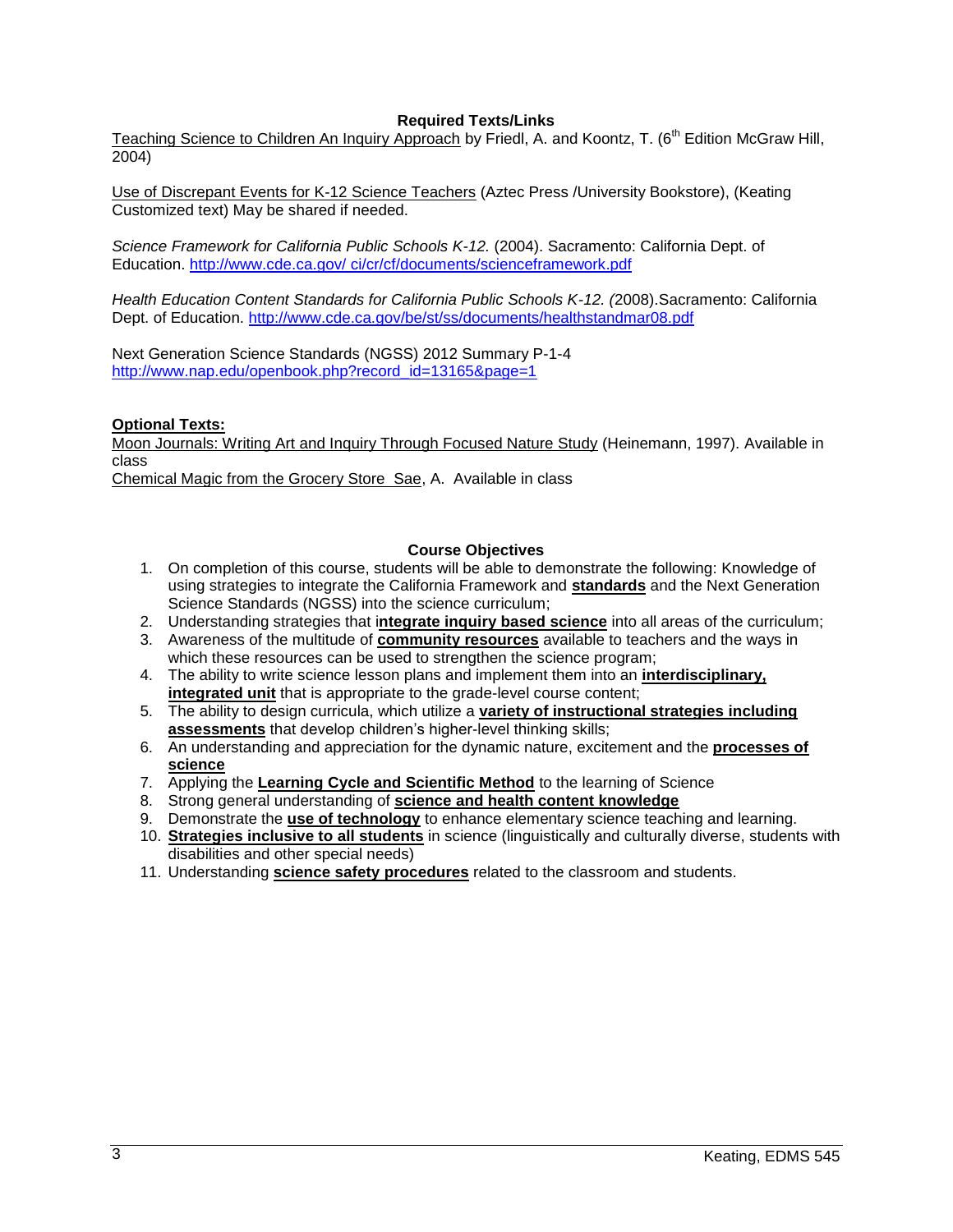## **INFUSED COMPETENCIES**

#### **Special Education**

<span id="page-3-0"></span>Consistent with the intent to offer a seamless teaching credential in the College of Education, this course will demonstrate the collaborative infusion of special education competencies that reflect inclusive educational practices.

#### **Authorization to Teach English Learners**

<span id="page-3-1"></span>This credential program has been specifically designed to prepare teachers for the diversity of languages often encountered in California public school classrooms. The authorization to teach English learners is met through the infusion of content and experiences within the credential program, as well as additional coursework. Students successfully completing this program receive a credential with authorization to teach English learners.

*(Approved by CCTC in SB 2042 Program Standards, August 2002)*

### **Use of Technology**

<span id="page-3-2"></span>This course infuses technology competencies to prepare candidates to use technologies, emphasizing their use in both teaching practice and student learning. Students are expected to demonstrate competency in the use of various forms of technology (i.e. word processing, electronic mail, Moodle, use of the Internet, and/or multimedia presentations). Specific requirements for course assignments with regard to technology are at the discretion of the instructor. Most assignments will be submitted in hard copy to the instructor, and some specific assignments will also be submitted/posted electronically on Moodle. Keep a digital copy of all assignments for use in your teaching portfolio. You must use your Moodle e-mail account for this class. The best way to contact me is by Moodle e-mail.

# **Teacher Performance Expectation (TPE) Competencies**

<span id="page-3-3"></span>The course objectives, assignments, and assessments have been aligned with the CTC standards for the Multiple Subject Credential. This course is designed to help teachers seeking a California teaching credential to develop the skills, knowledge, and attitudes necessary to assist schools and districts in implementing effective programs for all students. The successful candidate will be able to merge theory and practice in order to realize a comprehensive and extensive educational program for all students. You will required to formally address the following TPEs in this course:

# **TPE Primary Emphases in EDMS 545**:

TPE 1a-Subject Specific Pedagogical Skills for MS Teaching Assignments (Science) TPE 5-Student Engagement

# **TPE Secondary Emphases in EDMS 545**:

TPE 4-Making Content Accessible TPE 7-Teaching English Learners TPE 9-Instructional Planning TPE 14-Educational Technology in Teaching and Learning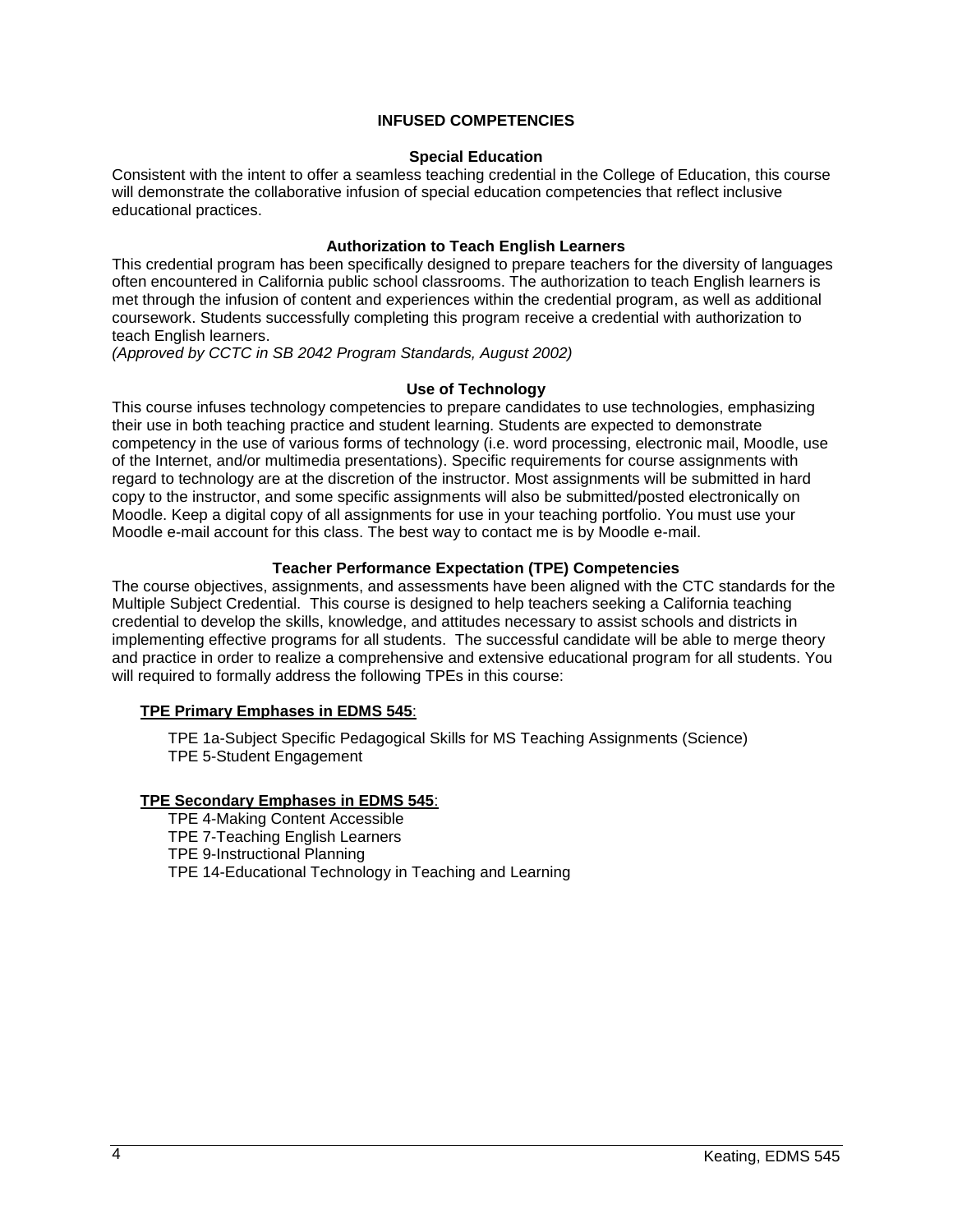## **California Teacher Performance Assessment (CalTPA)**

<span id="page-4-0"></span>Beginning July 1, 2008 all California credential candidates must successfully complete a state-approved system of teacher performance assessment (TPA), to be embedded in the credential program of preparation. At CSUSM this assessment system is called the CalTPA or the TPA for short.

To assist your successful completion of the TPA a series of informational seminars are offered over the course of the program. TPA related questions and logistical concerns are to be addressed during the seminars. Your attendance to TPA seminars will greatly contribute to your success on the assessment.

Additionally, COE classes use common pedagogical language, lesson plans (lesson designs), and unit plans (unit designs) in order to support and ensure your success on the TPA and more importantly in your credential program.

The CalTPA Candidate Handbook, TPA seminar schedule, and other TPA support materials can be found on the COE website provided at the website provided: <http://lynx.csusm.edu/coe/CalTPA/CalTPAdocuments.asp>

### **GENERAL CONSIDERATIONS**

### **School of Education Attendance Policy**

<span id="page-4-2"></span><span id="page-4-1"></span>Due to the dynamic and interactive nature of courses in the School of Education, all candidates are expected to attend all classes and participate actively. At a minimum, candidates must attend more than 80% of class time, or s/he **may not receive a passing grade** for the course at the discretion of the instructor. Individual instructors may adopt more stringent attendance requirements. Should the candidate have extenuating circumstances, s/he should contact the instructor as soon as possible. *(Adopted by the COE Governance Community, December, 1997).*

#### <span id="page-4-3"></span>**Personal Comments about Attendance**

Prompt and consistent attendance is vital to success in this class. Attendance will be taken and class will start on time. Both attendance and punctuality are essential to completing all work satisfactorily. Only 50% of the potential value for an assignment can be credited as makeup for an assignment that is due and reviewed in a class that was not attended by the student. Two absences (in this case one full day of class =two class equivalents) in one semester can result in a minimum of one grade lower; three absences can result in a non-passing grade (unless there are extenuating circumstances). Late arrivals will be penalized at the discretion of the instructor.

#### **Cell Phones**

<span id="page-4-4"></span>Please turn off your cell phone before the start of each class. In addition, there will be no texting during class. It is unprofessional for teachers to use their cell phone during meetings with peers or during professional development activities (our class is considered professional development!). Your consideration will be appreciated by peers.

#### **Person-First Language**

<span id="page-4-5"></span>Use "person-first" language in all written and oral assignments and discussions (e.g., "student with autism" rather than "autistic student"). Disabilities are not persons and they do not define persons, so do not replace person- nouns with disability-nouns. Further, emphasize the person, not the disability, by putting the person-noun first.

#### **Students with Disabilities Requiring Reasonable Accommodations**

<span id="page-4-6"></span>Students with disabilities who require reasonable accommodations must be approved for services by providing appropriate and recent documentation to the Office of Disable Student Services (DSS). This office is located in Craven Hall 5205, and can be contacted by phone at (760) 750-4905, or TTY (760) 750-4909. Students authorized by DSS to receive reasonable accommodations should meet with their instructor during office hours or, in order to ensure confidentiality, in a more private setting.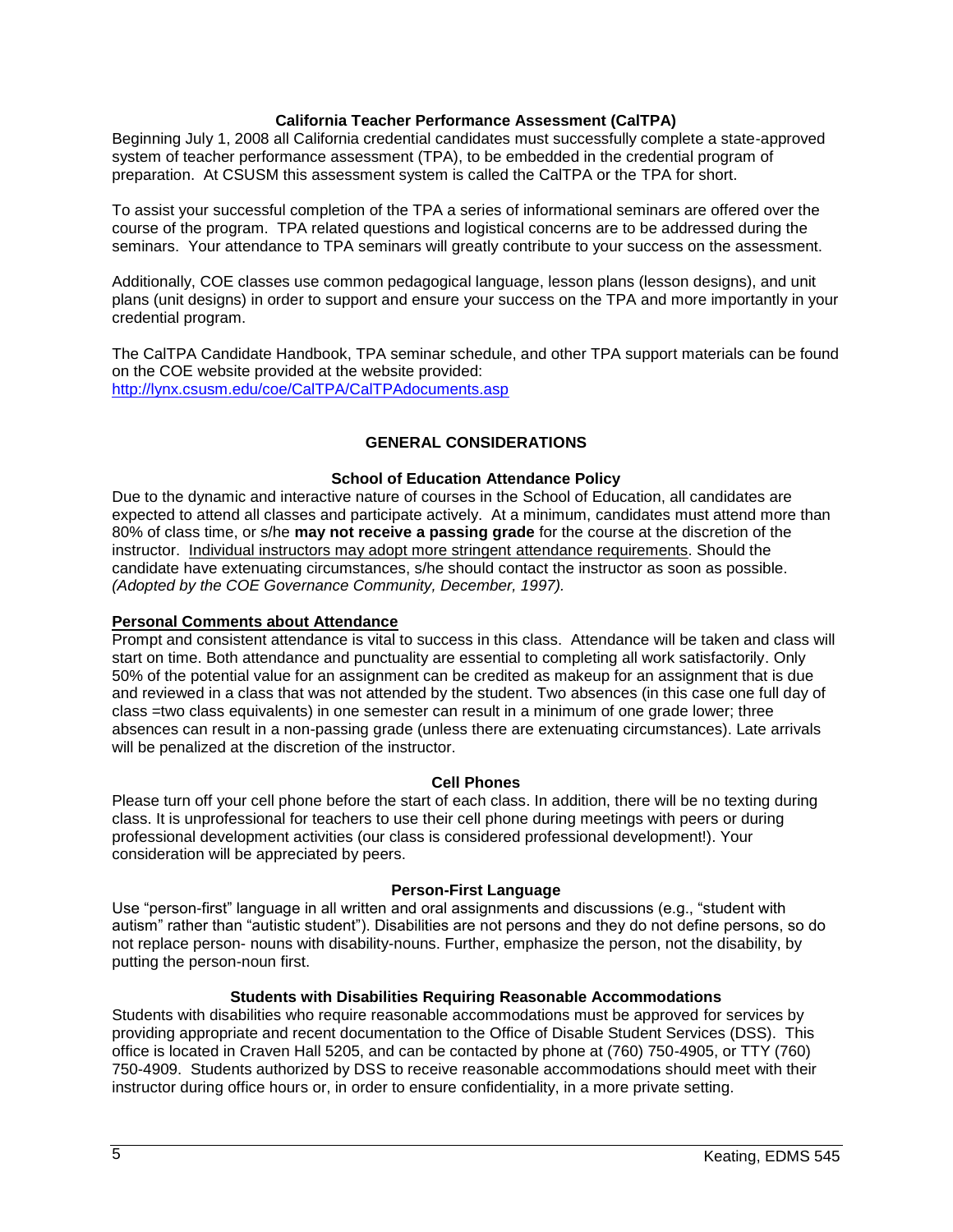#### **All University Writing Requirement**

<span id="page-5-0"></span>A minimum of 2500 words of writing assignments per semester is required. This will be fulfilled through a variety of ways in this course such as: reading logs, action research reports, field trip curriculum plans, discrepant event curriculum plans and independent study reports.

#### **CSUSM Academic Honesty Policy**

<span id="page-5-1"></span>"Students will be expected to adhere to standards of academic honesty and integrity, as outlined in the Student Academic Honesty Policy. All written work and oral presentation assignments must be original work. All ideas/materials that are borrowed from other sources must have appropriate references to the original sources. Any quoted material should give credit to the source and be punctuated with quotation marks.

Students are responsible for honest completion of their work including examinations. There will be no tolerance for infractions. If you believe there has been an infraction by someone in the class, please bring it to the instructor's attention. The instructor reserves the right to discipline any student for academic dishonesty in accordance with the general rules and regulations of the university. Disciplinary action may include the lowering of grades and/or the assignment of a failing grade for an exam, assignment, or the class as a whole."

Incidents of Academic Dishonesty will be reported to the Dean of Students. Sanctions at the University level may include suspension or expulsion from the University.

#### <span id="page-5-2"></span>**Plagiarism**

As an educator, it is expected that each student will do his/her own work, and contribute equally to group projects and processes. Plagiarism or cheating is unacceptable under any circumstances. If you are in doubt about whether your work is paraphrased or plagiarized see the Plagiarism Prevention for Students website [http://library.csusm.edu/plagiarism/index.html.](http://library.csusm.edu/plagiarism/index.html) If there are questions about academic honesty, please consult the University catalog.

#### **COURSE REQUIREMENTS**

<span id="page-5-4"></span><span id="page-5-3"></span>*See Description of Assignments pp. 9-14*

# **Grading Standards**

#### *See grade sheet and point values of all assignments pp 15-16*

#### <span id="page-5-5"></span>**Grading Policy**

Final grades for EDMS 545 will be computed as a % of the total points earned:

 $A = 94 A = 90-93$  %  $B = 84 - 89%$  $B = 80 - 83$  $C_{+}$  = 77-79 (Anything less than a C+ does not count toward a California Teaching Credential)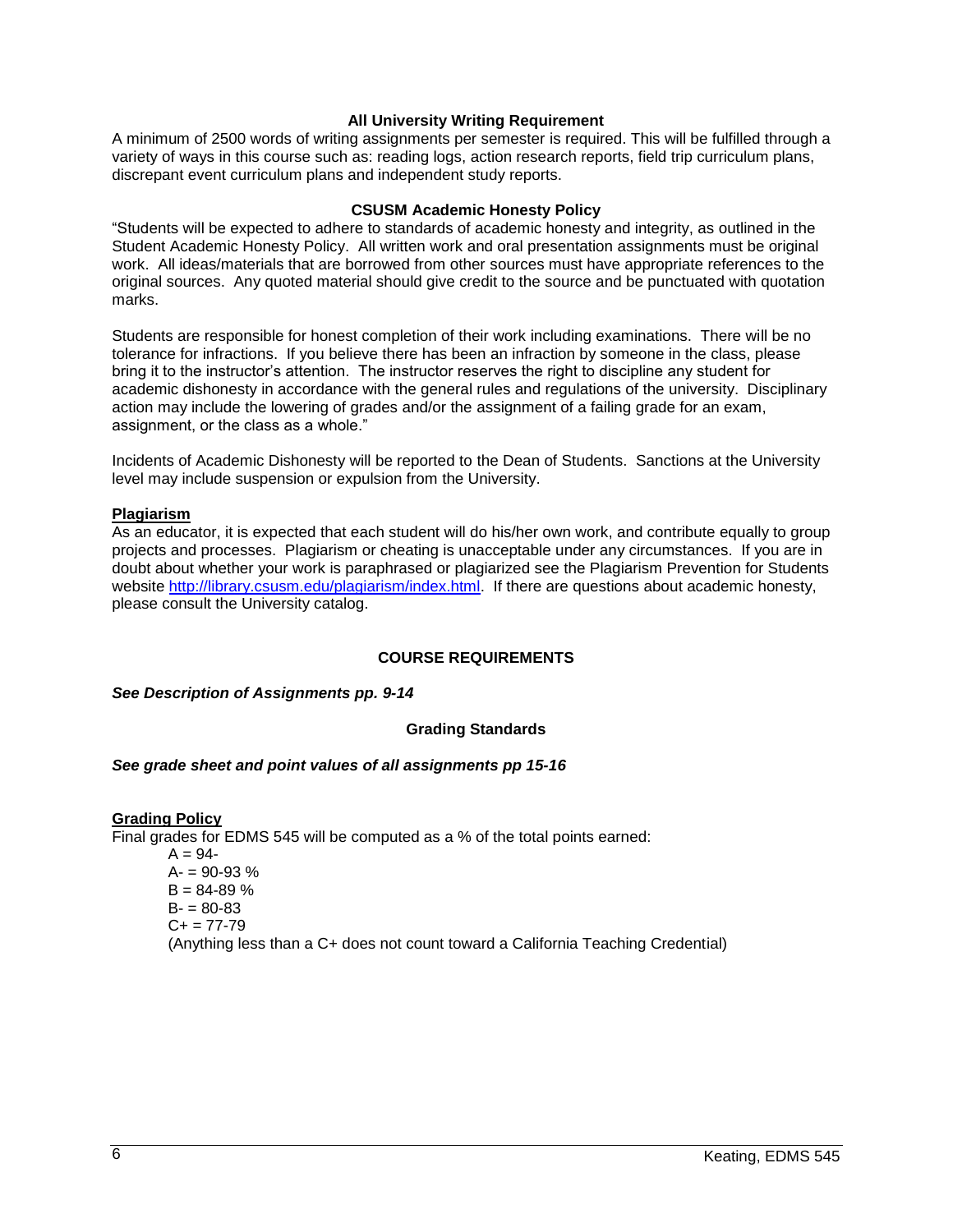# **COURSE TIMELINE**

# <span id="page-6-0"></span>**Class #1 January 21 (Wednesday)**

# **1/21 (Prior to first class please obtain the texts, downloads and complete the following:**

- In Teaching Science to Children: Read Science Safety, Ch. 1, 2, 3. Outline, comments and questions.
- In the California Frameworks Read Introductions, Ch. 1 and 2. Outline, comments and questions.
- Read syllabus prior to attending class (what questions do you have??).
- Define Science? How were you taught Science? (Discussion)
- Introduction to Syllabus (Questions)
- Assign directors (see attached addendum)
- Intro to Science Frameworks/ Standards/Overview of Next Generation Science Standards (NGSS)
- Moon Journals,
- Science Content Topics in Text (Assign Groups)
- Field Trip/Community Resources
- Signups for various projects (DE/Moon Journals/Chapter Readings)

# 1/21

- Introduction to Discrepant Events: What are the critical pedagogical elements of inquiry as used in the Discrepant Event model? (Happy/Unhappy Balls)
- The Nature of Science and the Scientific Method/Learning Cycle (Loonie Goonies Simulation Game)

### **Next time:**

- 1) In the California Frameworks Read Ch. 1 and 2 and your assigned Section of the Standards by grade level
- 2) Write out standards exercise (1a, b, c and d). See syllabus Descriptions of Assignment # 1 a, b, c and d. Be prepared to share this your grade level group and prepare a presentation (time given in class) per description in #1d (note addition of Health Standards 1c)
- 3) Read TSC Introduction on Science Safety and Ch. 1, 2, 3 (notes and any questions), and choose one Chapter from Ch. 4-6 (Physical Science) to read and produce one graphic organizer and (or) teaching outline to share with reading team/ colleagues (see Assignment #9) . Assign Reading groups.

# **Class #2 January 28 (Wednesday)**

1/28

- Must have syllabus (General Questions)/ Gradesheet printed for personal folder
- General Discussion of California Science Framework (Science Safety, Ch. 1 and Ch. 2)
- 30 minutes of team working time for Team Standards Framework presentations (#1a,b, c, d)
- Team presentation of Science Frameworks assignment (see example under description of assignments)

### 1/28

- Annenberg Video on using Inquiry Learning in K-6
- General Discussion of Friedl Text Introduction, Ch. 1-2 and Share graphic organizer/outline: (Ch. 4-6 Physical Science) (Assignment #7)
- Student discrepant events X 3 (pairs) (Assignment #2A/B)

#### **Next Time**

- 1) Choose one from TSC Ch. 7-10 Physical Science (Graphic Organizer and or outline)
- 2) Discrepant Events x3 (per schedule)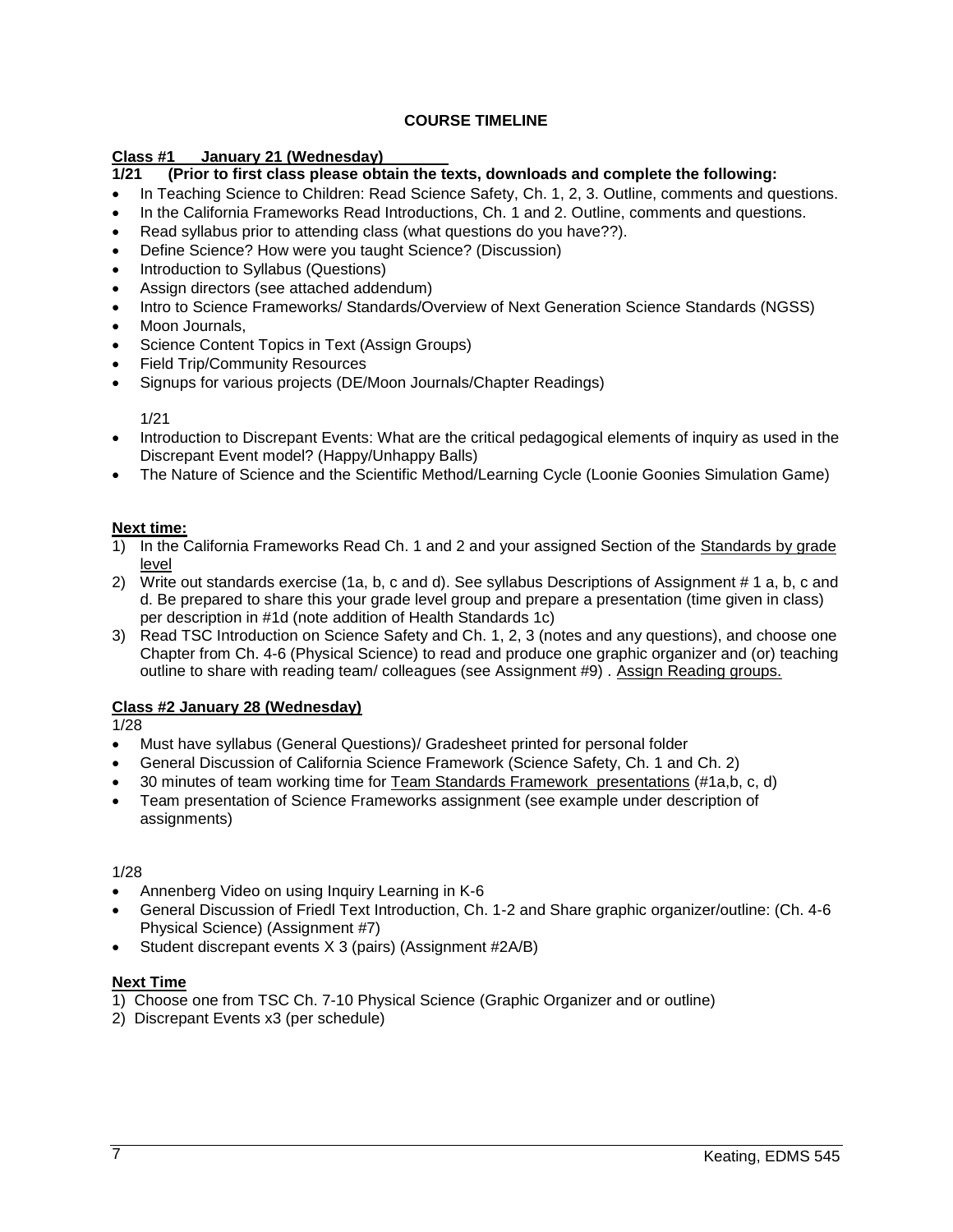# **Class #3 February 4 (Wednesday)**

2/4 Student discrepant events x3 (Assignment #2A/B) Share Graphic Organizers Ch. 7-10 (Physical Science)

2/4 Introductions to Inquiry Based Problem Solving Model (Assignment # 6 A and #4 C) "Superlinks" (OM program) (Individual Problem Solving) #4 A (in-class) "Invention Convention" (Applied Science) Introduction/Overview #4 C

#### **Next Time:**

- 1) Choose one from TSC Ch. 11—13 Physical Science and Earth Science (Graphic Organizer)
- 2) Discrepant Events (per schedule)
- 3) Teams work on Invention Convention Presentations for February 25 (Class # 6)

# **Class #4 February 11 (Wednesday)**

- Student discrepant events X 3 (Assignment #2A/B) Share Graphic Organizer Ch. 11-13 (Physical Science and Earth Science)
- 2/11 Open-ended vs. Closed -Ended Scientific. Experiments (in class hands-on activity Assignment #4). "Verbal/Non-Verbal" (Team building/Cooperative Learning/problem solving) #6 B (in-class)

### **Next Time:**

- 1) Choose one from TSC Ch. 14-17 Earth Science (Graphic Organizer)
- 2) Discrepant Events (per schedule)
- 3) Moon Journal Presentations (1/2 class)

## **Class #5 February 18 (Wednesday)**

2/18 Share Graphic Organizers Ch. 14-17 Earth Science Discrepant Events X 3 per schedule

2/18 Moon Journal Presentations (1/2 class)

#### **Next time:**

1) Share Invention Convention presentations: In teams develop an invention with associated activities (per handout) before class

(part of Assignment #6 D)

- 2) Choose one from TSC Ch. 18-21 Life Science (Graphic Organizer)
- 3) Discrepant Events per schedule

# **Class #6 February 25 (Wednesday)**

#### **2/25**

Share Graphic Organizers from TSC Ch. 18-21 Life Science Discrepant Events (per schedule) (Assignment #2A/B)

 **2/25** Invention Convention Presentations in Teams (Assignment #6 D)

# **Next Time:**

- 1) Wild Animal Park Field Trip/Safari Park (#5). Details to be emailed.
- 2) How to organize and conduct an effective inquiry based field trip (pre/during/post lessons for Animal Observation Study Level 2 inquiry) and open ended inquiry (Level 3)

# **Class #7 March 4 (Wednesday)**

3/4 Meet at WAP/Safari Park at 8:45-3:00

Debrief of Animal Observation Study (Team lesson due Class #8)/Debrief of Open ended inquiry lesson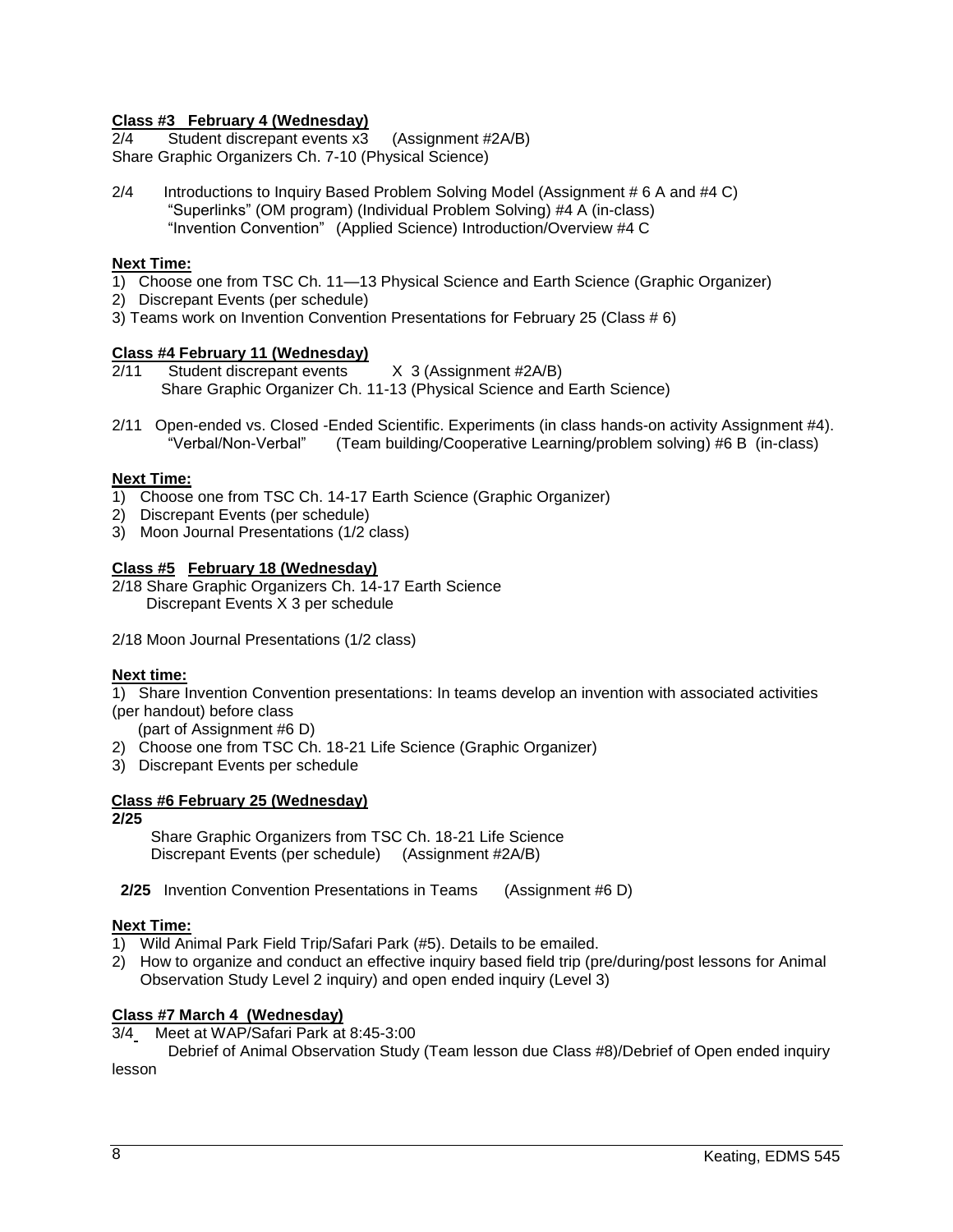# **Next Time:**

- 1) Discrepant Event Quiz (Assignment #2 C)
- 2) Instructor evaluations
- 3) Moon Journal Presentations (1/2 class)
- 4) Final team lessons due for Animal Observation Study @ Safari Park

# **Class #8 March 11 (Wednesday)**

- 1) Moon Journal Presentations (Assignment # 3 A/B)
- 2) Graphic Organizer Overview of the course
- 3) Discrepant Event Quiz (Assignment #2 C)
- 4) Instructor Evaluations

# **DESCRIPTION OF SCIENCE METHODS ASSIGNMENTS**

<span id="page-8-0"></span>The following are assignment prompts that represent the Spirit of the Assignment. Additional information and clarification will be given in class. Handouts and other resources will be provided on EDMODO. Each prompt will be scored using a rubric that uses a Likert Scale: no response (0) to exceptional (maximum possible points for that assignment). Due dates are on the timeline of this syllabus. **Note: I = Individual and T = Team**

The criteria for grading are:

- Fully addressing the prompt.
- Clear, coherent professional writing. You must demonstrate good understanding and appropriate interpretation of the topic.
- Correct spelling and grammar on final drafts.

# **Assignment 1 – California Science Framework and Standards**

**Spirit of the assignment:** Read a portion of the California Science Framework and the Standard(s) for a particular grade. You will write your individual response to the readings. Then you will work with your grade level team to prepare and do a presentation to the class. It's important that you do the reading and the write-ups BEFORE you meet with your team.

# **1a. Framework summary response (I) 10 points**

- Read the first part of the California Science Framework, up to page 20. This includes Board Policy, the Introduction and Chapters One and Two.
- Think about the reading holistically.
- Write about a page, in your own words, that answers these questions: What do you think are the most important ideas addressed in the reading? Were there any ideas in the reading, which were very new to you? What questions do you have?

# **1b. Grade level Science standard response (I) - 10 points**

- Read through all the standards for your assigned grade level. Using the standards for your chosen grade (K-6), pick a line item from physical science, or life science, or earth science (jigsaw so that each science content area (biology, chemistry/physics and earth science) is covered within the team). Come up with a brief description of an activity that children in that grade can do that also addresses one of the Investigation and Experimentation standards for the grade. One of many great reputable new resources that you might use is the following web site which includes award winning lessons that apply the standards in this way and also use technology:<http://www.nsta.org/publications/interactive/laptop/grade.htm>
- You should end up with four sections, each of which includes a content line (physical, life, or earth science), an Investigation and Experimentation line, and a one or two sentence description of an activity that combines the two. The fourth line describes a simple formative or summative assessment for that activity. The whole thing should be about a page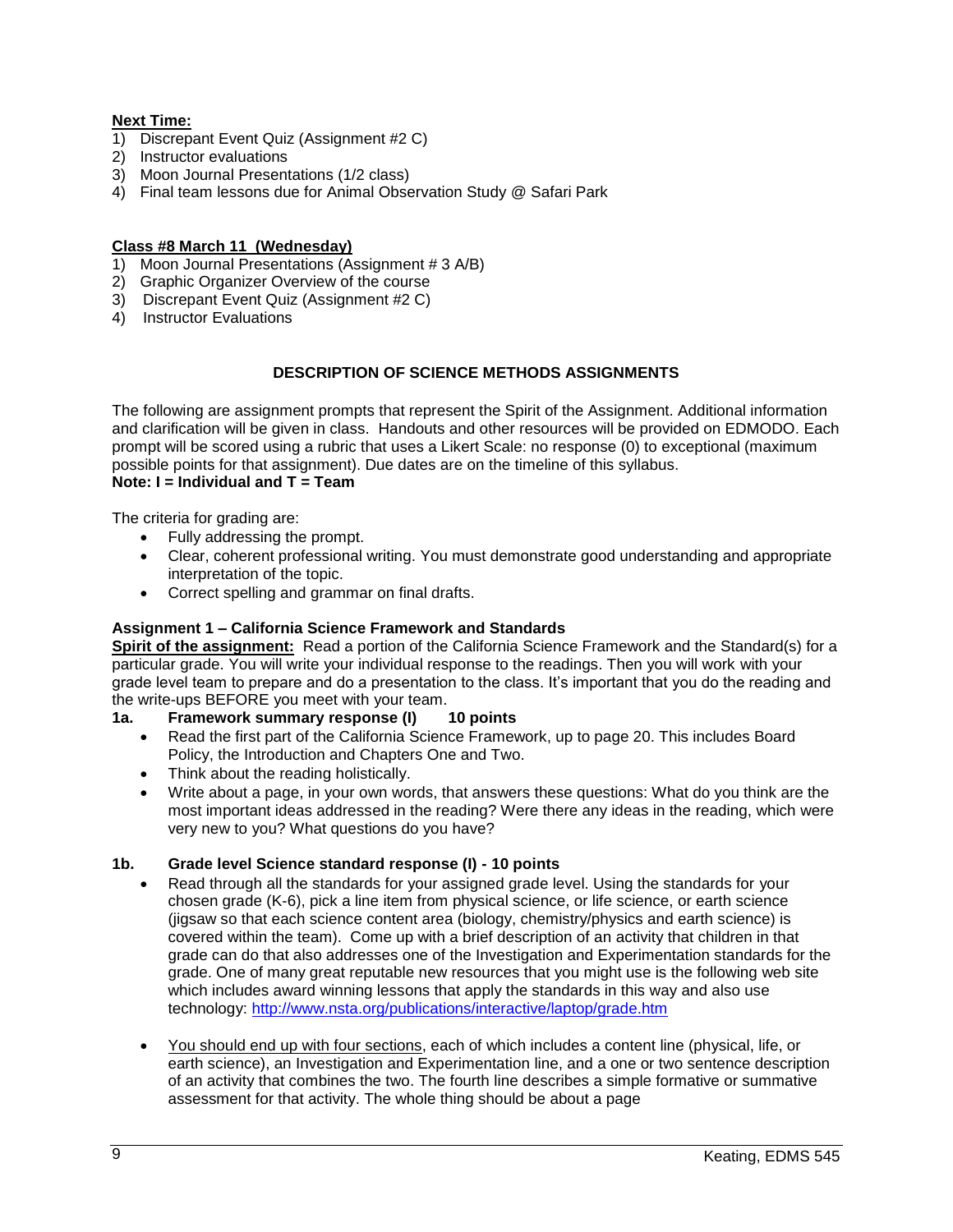• See example next page.

# **1c. Grade level Health Education standards response**

# **Grade level Health Education Content Standards Response (I) – 5 points**

[The Health Education Content Standards for California Public Schools](http://www.cde.ca.gov/be/st/ss/documents/healthstandmar08.pdf) are categorized into 8 Health Content Standards: Essential Health Concepts; Analyzing Health Influences; Assessing Valid Health Info; Interpersonal Communication; Decision Making; Goal Setting; Practicing Health Enhancing Behaviors; and Health Promotion. These 8 content standards are included in 6 Health Content Areas: Nutrition and Physical Activity; Growth, Development & Sexual Health; Injury Prevention and Safety;

Alcohol, Tobacco, and Other Drugs; Mental, Emotional, and Social Health; and Personal and Community Health.

For the same grade level assigned to you for Task I B, you will select one Health Content Standard under one of the Health Content Areas and write an activity that students in that grade level can do.

#### **1d. Team preparation and presentation (T) 5 points You will be given 30-40 minutes of class time to work with your team.**

- Get together with your team (arranged by grade level K-6). Look at the activities that everyone wrote up for Assignment 2b. Choose one.
- As a team, write up a lesson plan for the activity (with objectives, assessment, a brief description of the activity and any modifications for challenged students}. Put it on chart paper or an overhead transparency so it can be easily presented to the class. Make sure you quote the line from the standard on which your lesson plan is based.
- As a team, come up with a brief overview of the Science Standards for your grade. Don't try to give us every single line of the standard. Summarize it in such a way that we see generally what students are supposed to learn in physical, earth, and life science and in investigation and experimentation in that grade.
- In 8 minutes or less, present your lesson plan and standards choices. Be prepared to explain why your lesson plan represents really good science for students.
- Your grade for this assignment will be based on the content and quality of your presentation, and on the level of collaboration of the group.

# **Sample responses to Assignment 1b. and 1c.**

# Grade Four

# Physical Science

1.b. Students know how to build a simple compass and use it to detect magnetic effects, including the Earth's magnetic field

# Investigation and Experimentation

6.f Follow a set of written instructions for a scientific investigation.

# Activity

Following directions from the Internet, the students will work in partner pairs to build compasses, using paper cups, thread, a needle and a magnet. They will observe and record the action of the compass indoors and outdoors, and in proximity to various objects.

Assessment (summative): The student will be able to draw and explain how s/he built the compass and how it used and applied (a rubric will be used to assess the level of understanding.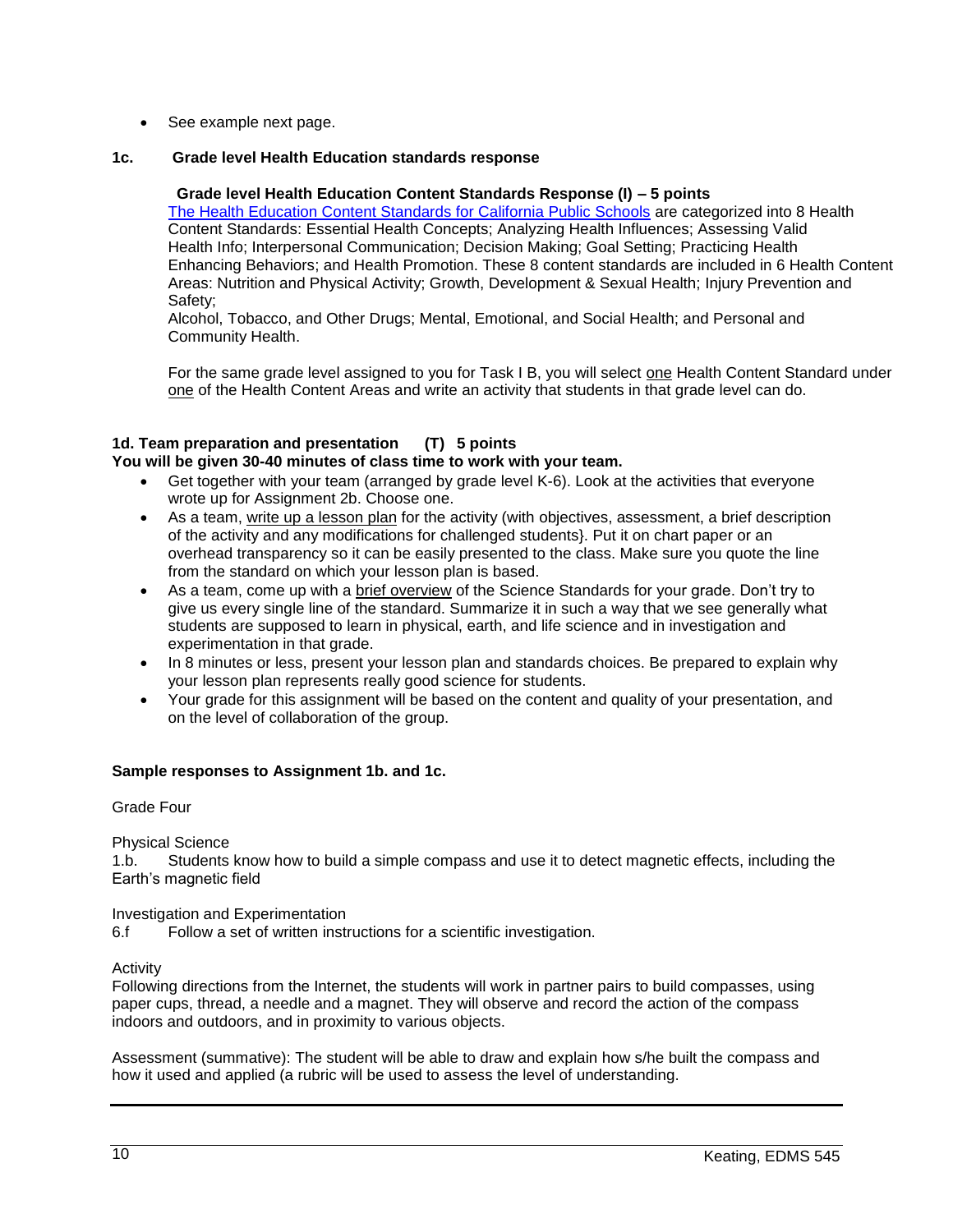Life Science

2.c. Students know decomposers, including many fungi, insects, and microorganisms, recycle matter from dead plants and animals.

Investigation and Experimentation

6.c. Formulate and justify predictions based on cause-and-effect relationships.

#### Activity

The students will predict the growth of mold on bread that has no preservatives. They will observe and record the progress of the mold in various circumstances (if the bread is left in the open air, if the bread is in a closed sandwich bag, etc.)

Assessment (Summative): The student can construct a simple data table to illustrate the progress of growth and offer explanations for their findings comparing the different variables of growth (or inhibition)

### Earth Science

5.c. Students know moving water erodes landforms, reshaping the land by taking it away from some places and depositing it as pebbles, sand, silt, and mud in other places (weathering, transport, and deposition).

Investigation and Experimentation

6.b. Measure and estimate the weight, length, or volume of objects.

Activity

In groups of four, students will create landforms (using common dirt) on cookie sheets. They will add measured amounts of water to their landforms, and will collect and measure the dirt that runs off.

Assessment (Formative): The students will form hypothesis to predict the effect of differing amounts of water on their specific landforms.

Health Content Area: Nutrition and Physical Activity Health Content Standard 1.8.N - Identify ways to increase and monitor physical activity*.*

Activity

In pairs, students will take turns in a jump rope activity. Starting with 5 jumps and increasing the jumps by 5, they will observe and record the maximum number of jumps that their partner can comfortably complete.

Assessment (Formative) Each student will first predict the maximum number of jumps that s/he can comfortably complete and then, in their science journals, identify factors that may influence their performance on the task.

# **Assignment 2 A/B/C – Discrepant Event**

**Spirit of the Assignment:** Develop and teach a particular kind of a science inquiry lesson that teaches both science thought processes and science content. You will practice your discrepant event on at least one school-age child and reflect on the child's responses and what they indicate about how much he/she understood. Working by yourself or with a partner you will actually present your discrepant event to the class and give a copy of the lesson plan to each class member. After all the discrepant events have been presented, you will take a quiz to demonstrate that you personally learned the important science concepts that were presented. **For extra credit you can present your DE in your CT classroom (10 pts)**

# **2a. Discrepant Event Lesson Plan and Presentation T 15 points**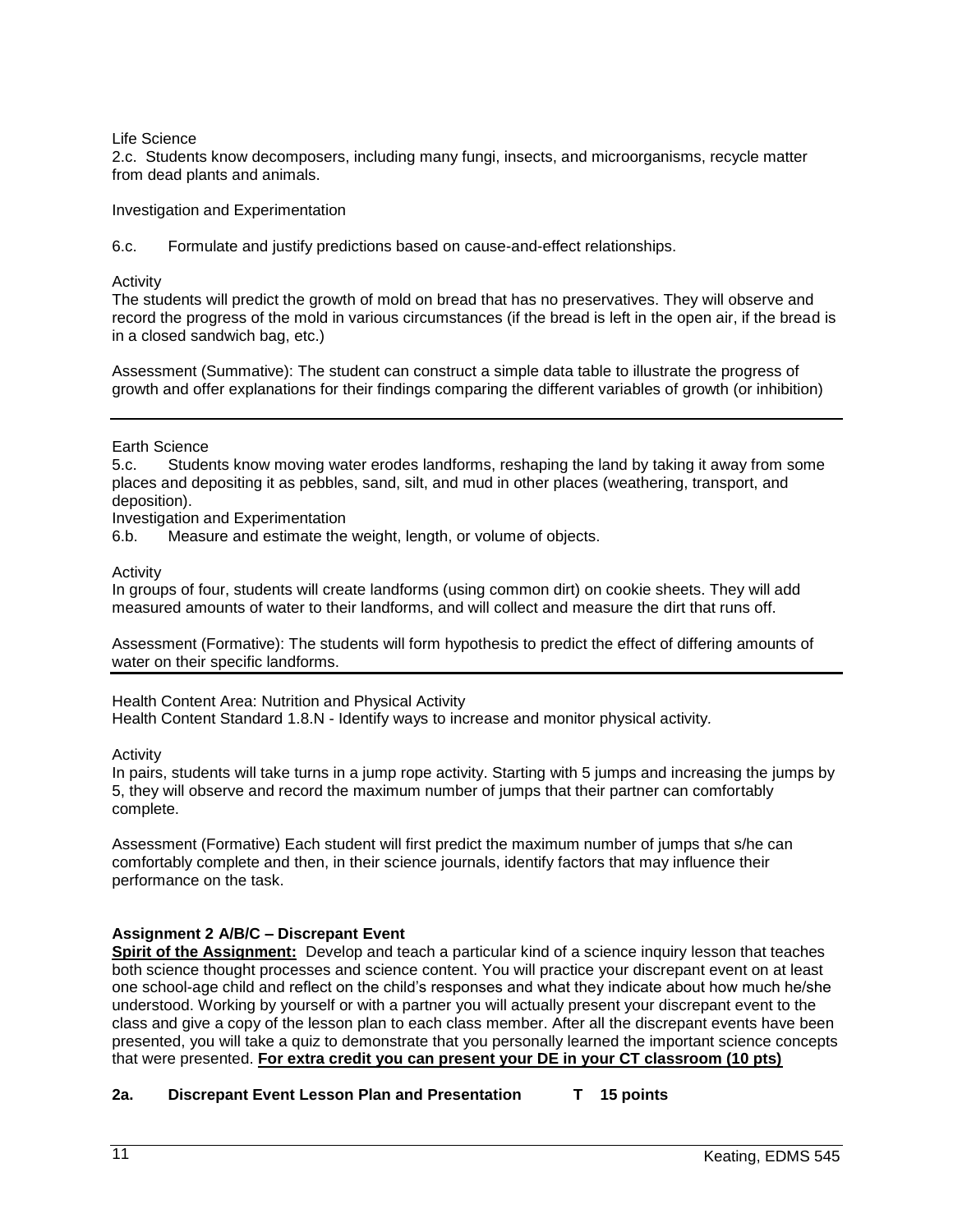- Working in a team or two, find a discrepant event associated with one of the reading topics you will do in the textbook (Friedl). You can get one from the Text (Friedl) or Discrepant Events, by Keating, or go to a bookstore or the children's section of the library and look for books on Science Tricks, or Science Magic.
- Get together the materials needed for the discrepant event.
- Practice doing the event.
- Make sure you understand the science behind the event. If you got it from an Internet website, there may be background info on the site. Another good place to look: the children's section of the public library. Find children's books on the topic in addition to or even preferably to books for adults. The children's books will explain things simply and will use the appropriate vocabulary for you to use with your students. Remember, you don't have to have a college-level understanding of the topic, just have good, accurate information at your students' level.
- Do your discrepant event with at least one school-age child or a classroom group and take careful notes on the child's responses. (This ties in with Assignment 2b i.e. Discrepant Event journal.)
- Include two questions that can be included in the DE quiz at the end of the course
- On your assigned day, bring in your materials and equipment and do your discrepant event for/with the class. **You are limited to 15 minutes presentation time (with about 5-10 minutes for discussion/evaluation).**
- After presenting your event, give or email each member of the class a copy of the lesson plan.
- Turn in your lesson plan, the questions (to the DE coordinator), and your individual journal.

### **2b. Discrepant event journal I 10 points**

- After you have done your discrepant event with a child or children or **with the class you are assigned**, look at your notes and think about how it went. (You may realize that your event needs to be modified before you do it with the class.)
- Write a description of what happened, with special attention to what the child said and did. Analyze the child's response: what portions of the event, and to what extent, did the child understand what was happening? Why or why not?

# **2c. Discrepant event quiz I 20 points**

After all discrepant events have been presented in class; a quiz will be given on the content of the events. The quiz is based mostly on the questions submitted by each partner pair. *This quiz will be open notebook. That means you should take careful notes during each discrepant event presentation.*

### **Assignment # 3 A/B– Observation/art/writing (Integrating Multiple Disciplines with Science Inquiry)**

**The spirit of this assignment:** observe something using all your senses, then use what you have observed to do a writing and an art activity from the book Moon Journals. You can use any kind of an experience for this: a walk on the beach, playing basketball, bathing a baby. Immediate experience is very important, so even it's something you've done many times before, do it again for this assignment. DON'T DO IT FROM MEMORY.

#### **3a. Observation I 5 points**

- A. Sign up for a particular day, from 1 to 28 in the Moon Journals book. Look at the Art Invitation and the Writing Invitation for your particular day. If you didn't buy the book, borrow it from the Moon Journals director or use one of the copies and copy the relevant pages.
- B. Observation is a critical part of science and teaching science to children. To that end observe a natural event and take notes. Try to identify as many specific details by using multiple senses. Your notes can be in any format, and can be handwritten, as long as they are legible. If there is one sense that can't be used for your observation, give the reason why. You will turn in your notes with the art and writing pieces.

# **3b. Art and Writing Integrated into Science I 15 points**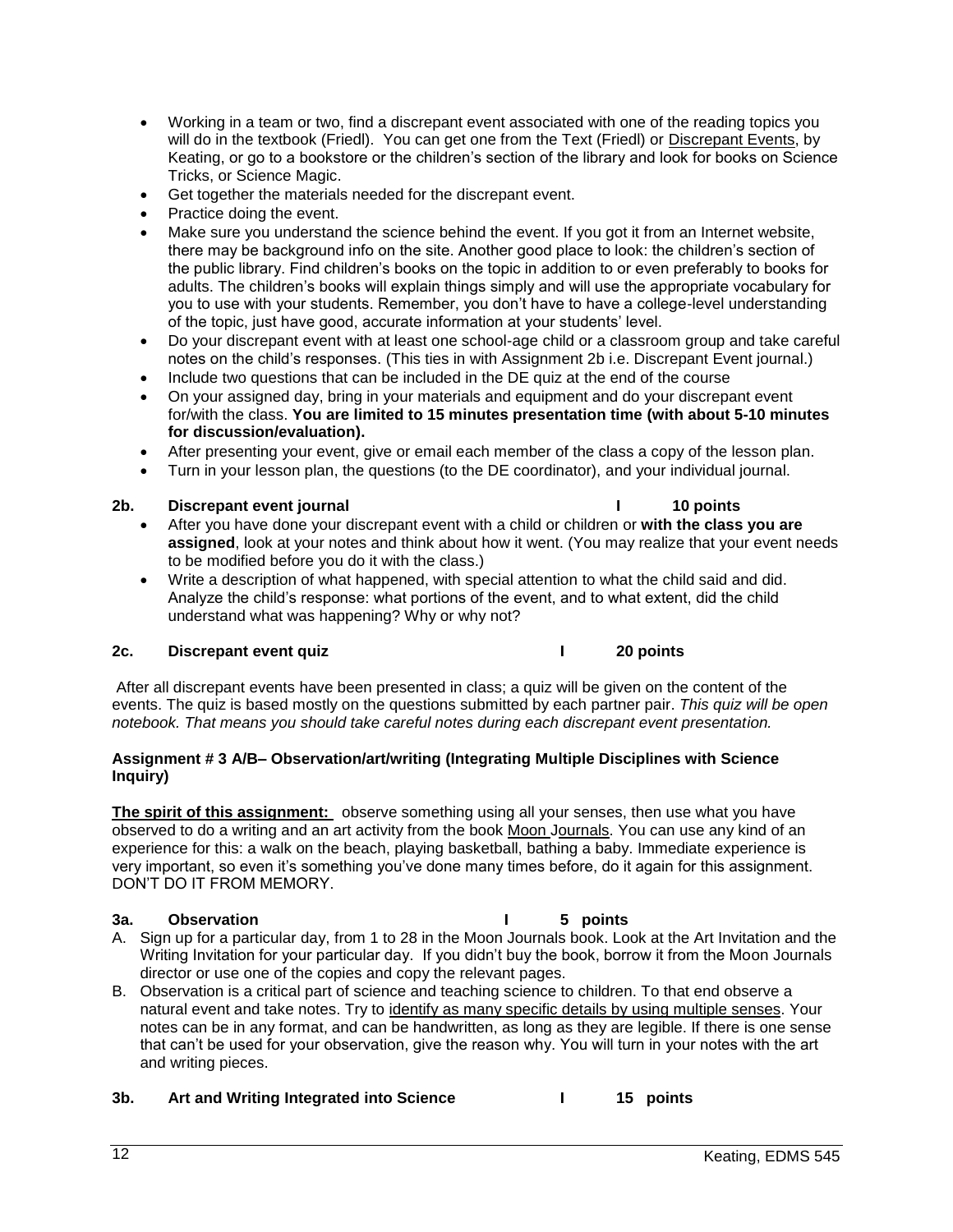- A. Follow the directions in the Moon Journals book for the writing and art activities for your assigned day. Apply the specifics of your observations and connect them to your observation for assignment 5a. As creatively as you can. If either the writing or the art won't work, see the instructor. As an alternative to this have a child apply an observation to the art and writing and present that as your artifact.
- B. Look in the Timeline for the Moon Journal presentations. On that day, bring your Science Observations and Art and Writing Invitations to class for a brief presentation.
- C. REMEMBER—YOU ARE NOT GOING TO DO YOUR WRITING AND ART ABOUT THE MOON. YOU ARE GOING TO USE WHAT YOU OBSERVED, WHETHER IT'S WALKING ON THE BEACH OR BATHING A BABY.

## **Assignment # 4 – Using experiments that are open-ended, inquiry based and inductive "The Paper Towel Experiment"**

**Spirit of the Assignment:** Teachers will apply their knowledge of the Scientific Method and 5E Inquiry model to design an experiment that will address a problem, control variables, collect and analyze data then present (and rebut) findings to the class. This activity will reinforce knowledge of how science works as well as applying communication, debating and explanation skills (all part of the Science Standards). The value of this inductive approach vs. the typically used deductive approach will be discussed in class as well as various ways to implement this Level 2-3 Inquiry Model with K-5 students. **10 Pts. (**Done in class)

### **Assignment #5 The logistics of how to organize and create inquiry based Field Trips in Science** (Safari Park Field Trip)

*Spirit of the assignment: by attending this field trip students will understand: 1) general procedures for planning an implementing a field trip in science; 2) how to access and use resources provided by a site prior to going; 3) Pre, during and post lesson plans that apply an inquiry based model (in this case an animal observation study. 4) Independent/student choice field trip experience.* **Details of the field trip overview and requirements will be presented in class.** (15 pts.)

# **Assignment #6 (A – C): Inquiry-Based Problem Solving/Teaching Model**

**Spirit of the Assignment: Three** different examples of applying inquiry in an Elementary Classroom. Reinforces the Discrepant Event Model (30 Pts)

- A. Odyssey of the Mind: "Superlinks" (Individual Problem Solving/Competitive-Non-Competitive Model) - 5 pts
- B. "Verbal Non-Verbal" (Group Problem Solving) 5 pts
- C. "Invention Convention" (Applied Inquiry) 20 pts

# **Assignment #7 Applying Readings to the Understanding of Science Topics/ Content for K-6 Teachers (Book Report Groups)**

**Spirit of the Assignment:** Gain a basic understanding of the major scientific concepts taught in K-6 from Earth Science, Biology, Chemistry and Physics. Each week students will read one of the three or four topic areas (Chapters) of science content and pedagogy assigned that week from Friedl/Koontz.

- 1) They will formulate a graphic organizer/outline, demos, visuals, manipulates to assist in explaining the major concepts, critical vocabulary and examples of DE/Demonstrations that apply.
- 2) They will meet with their group to jigsaw each of the assigned chapters.
- 3) In a general class discussion they will pose any additional questions or issues related to the topics discussed.
- 4) The Discrepant Events for that class period will attempt to be coordinated with the topics of that day so they are representative (10 pts each  $X$  5 = 50 pts)

# **Assignment #8 Participation in all aspects of class work**

**Spirit of the Assignment:** Participation in each class through discussions, questioning and group involvement (10 pts).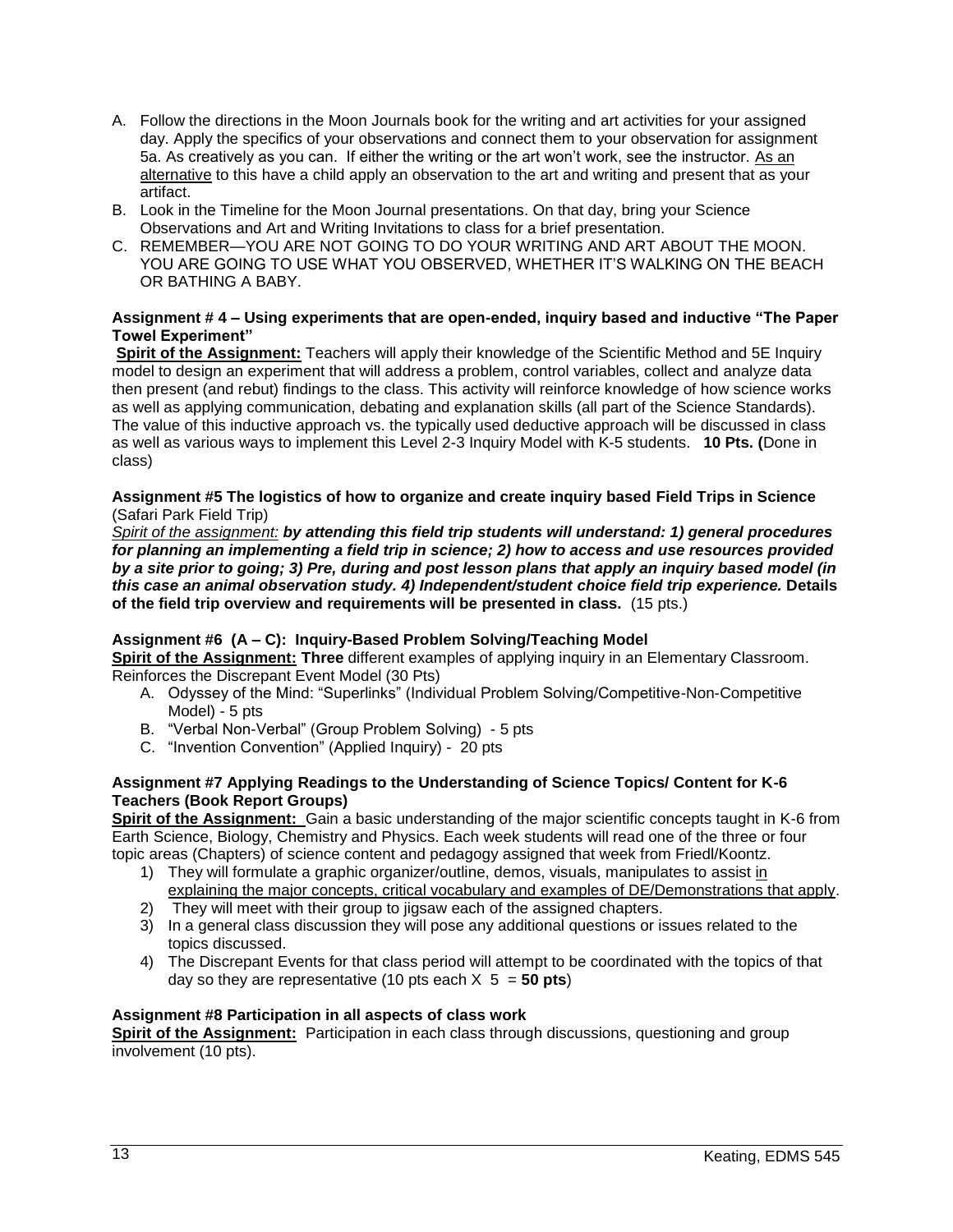# **EXTRA CREDIT**

All students can gain extra credit for certain in-class and out-of-class activities. *There is a cap of 15 points total that can be applied to your grade. Five examples are provided below.*

- Apply your Discrepant Event with the class you are tutoring/teaching (10 pts.)
- **Read a scientific article(s)** concerning science or science education and write a one-page reaction paper on each article. Articles must be a relatively current publication date. They can be from scholarly journals, or ERIC, from the Internet, from the newspaper, or from general interest publications. Please make sure to include the Author, Title, Publication Name, and Date of Publication.
	- 2 points per article (maximum two articles)
- **Watch a television show or movie** that deals with science or science education and write a one-page reaction paper. (Maximum **two reports (**2 points per report)
- **Be a director**, according to the list below. 5 points
- **Attend a Science conference or workshop (5pts)**

### List of Potential Classroom Directors (may include 1-2 people)

- Director of Directors Assigns Directorships keeps list
- Classroom note-taker: organizes succinct summary of major ideas of each class and distributes electronically
- Discrepant Event Coordinator
- Moon Journal Coordinator,
- California Frameworks Coordinator
- Technology coordinator—assists with use of smart classroom to facilitate student presentations
- Timer …Keeps student/instructor presentations on time
- Assignment Folder coordinator---collects and hands out grade folders and papers before and after class
- Environmental coordinator---makes sure classroom environment is appropriate both before and after class
- Name Tag Director Make sure everybody has a name tag each class
- Contact Information Director—Make class list with current contact info including emails/phone numbers
- Assignment coordinator—sends out weekly reminders of assignments due and clarification with instructor if needed
- Photographer takes photos of students (for folders) and various class activities. Shows them to class.
- Science Education researcher– Find science/science education websites and news articles that are relevant and send to and or present to class
- Field Trip Coordinator—Helps with arrangements to the Safari Park
- Science Methods Text (Friedl) Topic Area Assignments
- Other (you choose depending on your expertise and needs of the class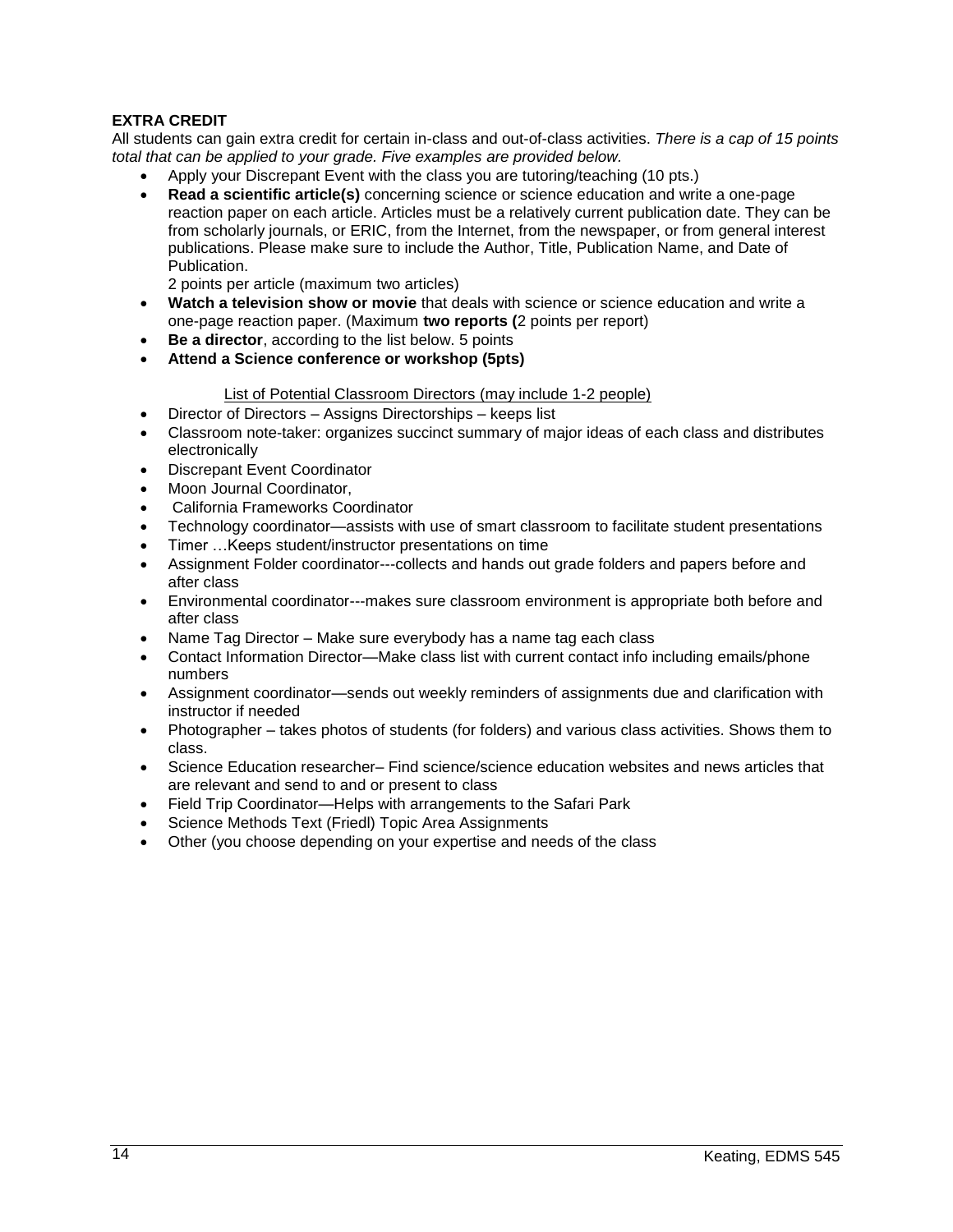# **ADDENDUM A GRADE SHEET (Please copy and bring to class for folder)**

<span id="page-14-0"></span>

| Gradesheet - EDMS 545                                                                                                                                                                      |                                                         | Name and the contract of the contract of the contract of the contract of the contract of the contract of the contract of the contract of the contract of the contract of the contract of the contract of the contract of the c |    |     |  |  |  |
|--------------------------------------------------------------------------------------------------------------------------------------------------------------------------------------------|---------------------------------------------------------|--------------------------------------------------------------------------------------------------------------------------------------------------------------------------------------------------------------------------------|----|-----|--|--|--|
| Attendance: (10 pts per class= 80 pts in all)                                                                                                                                              |                                                         |                                                                                                                                                                                                                                |    |     |  |  |  |
| #1                                                                                                                                                                                         |                                                         | #2                                                                                                                                                                                                                             | #3 | #4  |  |  |  |
| #5                                                                                                                                                                                         |                                                         | #6                                                                                                                                                                                                                             | #7 | #8  |  |  |  |
| <b>Assignments:</b><br>Framework Write-up<br>/10<br>1a.                                                                                                                                    |                                                         |                                                                                                                                                                                                                                |    |     |  |  |  |
| $1b$ .                                                                                                                                                                                     | Science Standard Write-up<br>/10                        |                                                                                                                                                                                                                                |    |     |  |  |  |
| 1c.                                                                                                                                                                                        | Framework/Standards Team Presentation<br>/5             |                                                                                                                                                                                                                                |    |     |  |  |  |
| 1d.                                                                                                                                                                                        | Health Standard Write-up                                |                                                                                                                                                                                                                                |    |     |  |  |  |
| 2a.                                                                                                                                                                                        | Discrepant Event Lesson Plan and Presentation<br>/15    |                                                                                                                                                                                                                                |    |     |  |  |  |
| 2b.                                                                                                                                                                                        | Journal-Doing your discrepant event with a child<br>/10 |                                                                                                                                                                                                                                |    |     |  |  |  |
| 2c                                                                                                                                                                                         | Discrepant Event Quiz - Open notebooks<br>/20           |                                                                                                                                                                                                                                |    |     |  |  |  |
| 3a                                                                                                                                                                                         | Observation of natural event                            |                                                                                                                                                                                                                                |    |     |  |  |  |
| $3b$ .                                                                                                                                                                                     | Art/Writing (Moon Journals)                             |                                                                                                                                                                                                                                |    | /20 |  |  |  |
| 4                                                                                                                                                                                          | Open-ended experiments (inductive/inquiry based)        |                                                                                                                                                                                                                                |    | /10 |  |  |  |
| 5                                                                                                                                                                                          | Using Field Trips/community in Science (Safari Pk.)     |                                                                                                                                                                                                                                |    | /15 |  |  |  |
| 6                                                                                                                                                                                          | Problem Solving (OM/Verbal_NV/ Inv.Conv)                |                                                                                                                                                                                                                                |    | /30 |  |  |  |
| Assigned Reading Topic from Friedl<br>7<br>TSC $(5 X)$<br>/50<br>Chapters 1,2,3<br>$+$<br>$-$ + $-$ + $-$ + $-$<br>$+$<br>Participation Credit (Discussion/presentations/etc.)<br>/10<br>8 |                                                         |                                                                                                                                                                                                                                |    |     |  |  |  |

(max)

Extra/Additions \_\_\_\_/15 pt

Total \_\_\_\_\_\_\_/300